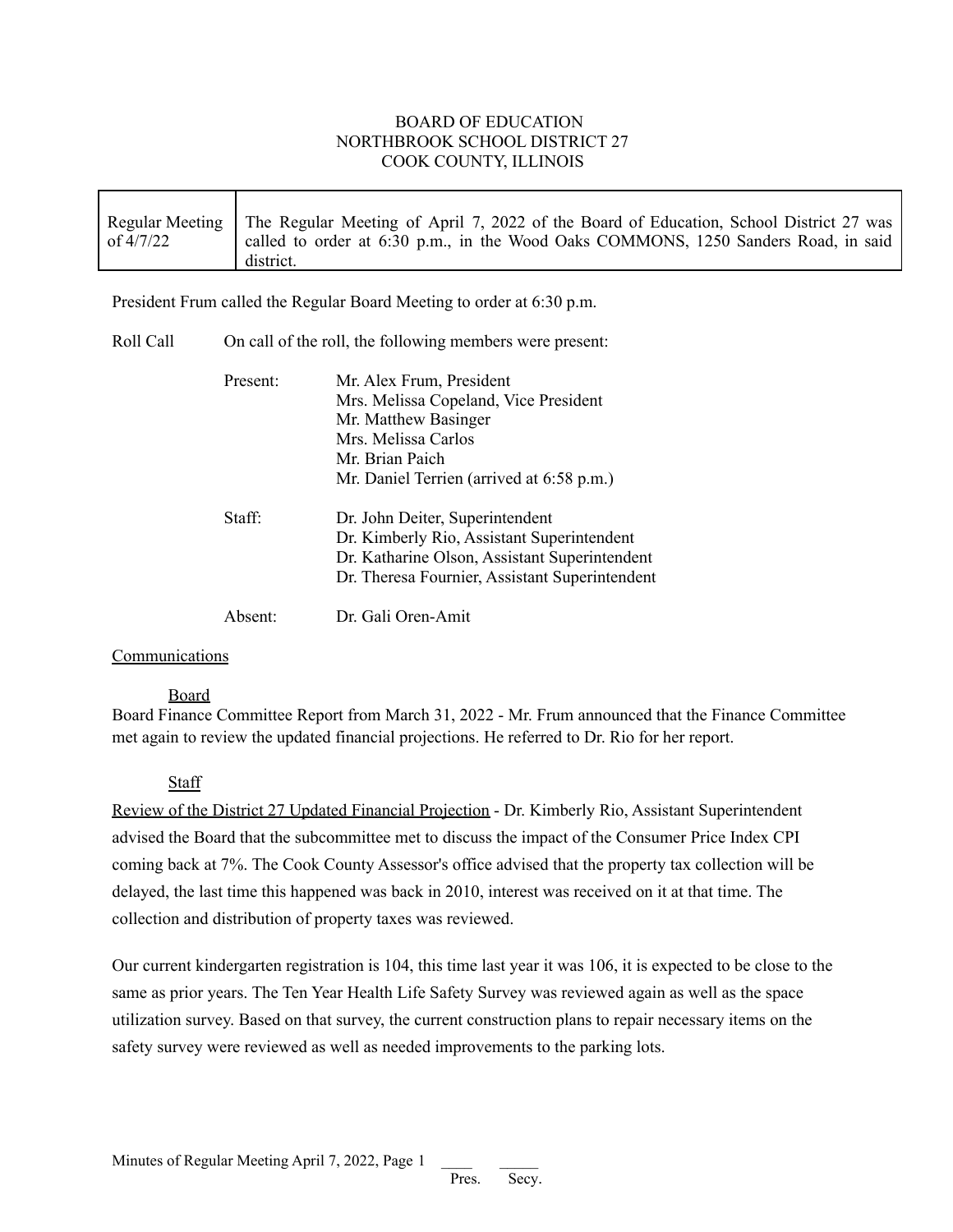We are monitoring two properties for potential residential development, 3700 Dundee Road and 175 Pointe Drive. Both or either of these properties are expected to grow our enrollment. Discussed ensued to clarify levy amounts and which school years the tax collection impacts. In addition, per the association agreement a salary adjustment for fiscal year 24 will be needed due to the 7% CPI. After FY24 negotiations will commence for the next agreement.

Capital improvements will be \$3.187 million during the summer of 2022 which will be funded from the reserve. The Wood Oaks HVAC will need to be completed and the Ten Year safety survey items must be completed within 5 years. The 2011 to 2020 tax extension and CPI comparisons were reviewed. Currently there is adequate funding for the planned capital improvements, Ten Year safety items and the parking lot improvements.

Review the Technology Plan and Budget - Mr. Trevor Hope, Director of Technology presented the technology updates for the current school year and updates for the future. Security updates were implemented, DUO multi-factor access keys were rolled out. The second part of our network switch replacement was completed and wireless points were added. The STEAM lab received new 3D printers, a large poster printer and new chromebooks were distributed to 6th and 7th grade students. A phishing recognition campaign was conducted for staff during the professional development training in March.

Future planning: Due to the end of their service life, for the network infrastructure we will replace the VMware servers and VOIP servers replacement as well as the phones in every room. New chromebooks to be purchased for lower grades. For operational technology, A new lease for copiers will take place and we will be starting to shift to multifunction printers by utilizing safe printing cards, this will be at an estimated savings of \$4,500 a month. Servers are coming up for replacement, annual device cycle refresh for students and staff members will take place in 2023, 2024 and beyond.

Recognition of Juneteenth - Dr. Deiter indicated that when Juneteenth was originally written into law clarification was not included for observance when it falls on the weekend. For now, we plan to hold school, in the future if we need to have a public hearing in order to have summer school on June 19 we may do that for FY22. In the future we will observe the holiday when it falls on a weekday.

Dr. Theresa Fournier, Assistant Superintendent of Personnel reviewed the following Freedom of Information requests. Both were responded to in accordance with the act. FOIA Request - Chicagoland Construction FOIA Request - ABC7

## Consent Agenda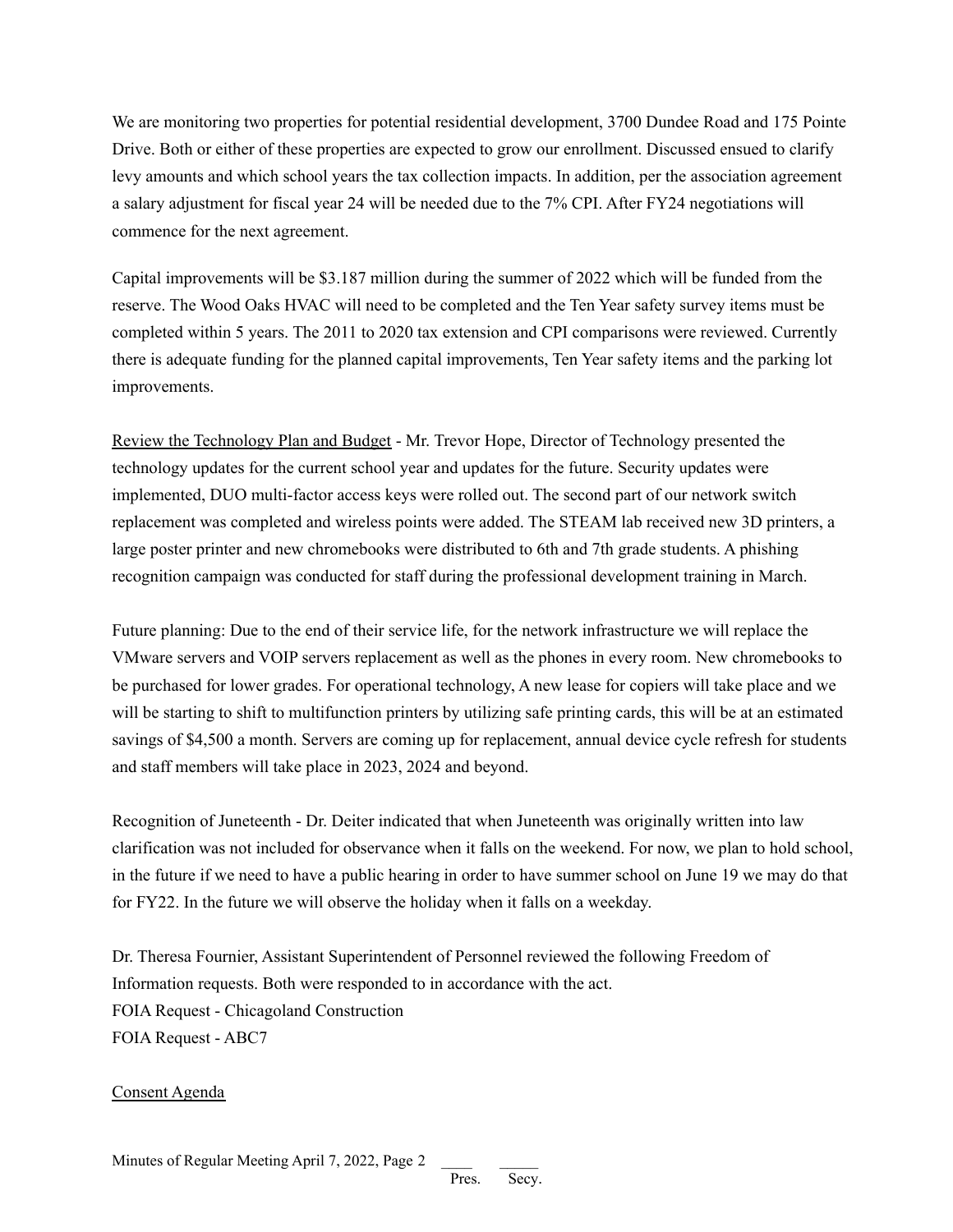President Alex Frum called for Review of the Consent Agenda items.

Upon review Mrs. Copeland moved and Mr. Paich seconded the motion that the Board of Education approve the items on the consent agenda with a roll call vote as listed below.

On roll call vote, the members voted as follows:

AYE: Matthew Basinger, Martha Carlos, Melissa Copeland, Alex Frum, Brian Paich and Daniel Terrien

NAY: None

ABSENT: Gali Oren-Amit

| No. 19462 | Approval of Addition to the Secretarial Substitute List<br>Julie Campanaro                       |
|-----------|--------------------------------------------------------------------------------------------------|
| No. 19463 | Acceptance of Intent to Retire, June 2026, Special Education Teacher, Shabonee<br>Allyson Cermak |
| No. 19464 | Acceptance of Intent to Retire, June 2026, EL Teacher, Shabonee<br>Cathy O'Shea                  |
| No. 19465 | Acceptance of Intent to Retire, June 2026, Spanish Teacher<br>Annette Cereghino                  |
| No. 19466 | Acceptance of Intent to Retire, June 2026, 3rd Grade, Shabonee<br>Sheila Streets                 |
| No. 19467 | Acceptance of Resignation, Chief Custodian, Hickory Point<br><b>Rick Gawel</b>                   |

Unfinished Business - None

New Business - None

Good and Welfare - Mr. Frum congratulated Dr. McElligott and Ms. Beake on their upcoming promotions and for Dr. Maureen Deely on obtaining her doctorate. Thank you to Faith for all of her work covering Tarah's position. Congratulations to Mr. Gordon and his band members for going to state. Also congratulations to Wood Oaks science students for taking gold, they will be setting up their projects in May. 7th graders shaved their heads in observance of St. Baldricks and this is the 1st anniversary of our new Board Members being elected to the Board. Congratulations to all, we have tremendous talent in the District!

Community Comments - No additional public comment.

Superintendent's Comments / Update - Dr. Deiter announced the new Principal of Wood Oaks will be Cari Beake and the Director of Human Resources will be Dr. Robert McElligott, congratulations to both of you on